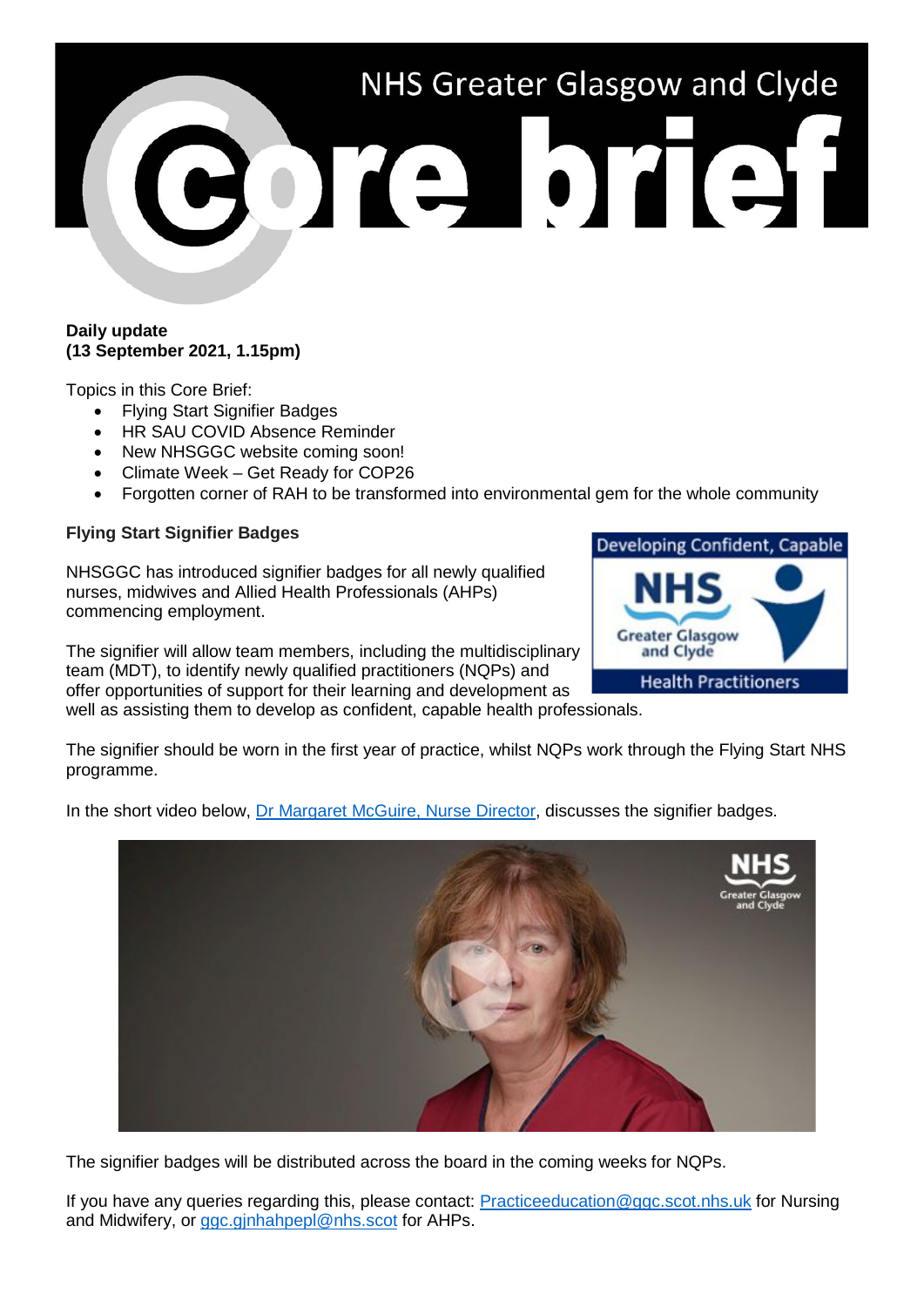# **HR SAU COVID Absence Reminder**

Following an increase in COVID-19 related absence, we have reviewed and updated the [FAQ's](https://www.nhsggc.org.uk/media/269290/faqs-staff-covid-last-updated-09-september-2021.pdf) and manager guide. Please use the link to access further clarity on:

- Self-isolation and exemption requirements
- Childcare
- Pregnancy
- SSTS codes
- Lateral Flow Testing

Please save a copy of the link to the [Management Guide](https://www.nhsggc.org.uk/media/269295/management-quick-guide-v10-090921-1.pdf) for future reference.

Any questions, support or guidance on anything mentioned above please do not hesitate to contact the team by email: [hr.support@ggc.scot.nhs.uk.](mailto:hr.support@ggc.scot.nhs.uk)

## **NHSGGC website coming soon!**

The Corporate Communications team are carrying out a review of the NHSGGC website design, content, navigation, and accessibility to ensure it continues to meet the needs and expectations of our website users. Foundation work has commenced, with an aim to soft-launch the new-look website in October.

The Communications team will be in contact with web content editors throughout the project, however all staff should note, that there is now a freeze on content and new web developments on the existing NHSGGC website, so that current content can be migrated on to the new platform. If you urgently require changes to content in the coming weeks, please contact the [Web Team](mailto:webteam@ggc.scot.nhs.uk) who will do what they can to support you.

The team is also carrying out a public survey to ascertain user feedback of the current site and to understand requirements for the new one. This will help with the new build and ongoing development of the site. The survey is also open to staff and if you would like to participate, please visit: <https://forms.office.com/r/30THaupNzk>

## **Climate Week – Get Ready for COP26**

Are you ready for COP26? Today marks the start of Climate Week and in just six weeks the United Nations' Climate Change Conference will arrive in Glasgow, with more than 25,000 people expected to attend the event between 31 October and 12 November. With a high level of disruption to travel expected, before, during and after COP26, it's important to be ready now.

There will be a huge impact on both roads and public transport, with major areas of Glasgow being closed off and diversions in place. Get Ready Glasgow is a helpful resource for the latest information on road closures and travel information around COP26, so please use this each day you have to travel, [you can](https://www.getreadyglasgow.com/cop26/traffic-and-travel)  [find the latest travel and major road closures information, including the plan for the Clyde Expressway](https://www.getreadyglasgow.com/cop26/traffic-and-travel)  [closure, here.](https://www.getreadyglasgow.com/cop26/traffic-and-travel)

With heightened security around Glasgow, it's crucial that we are all identifiable when on site or when travelling to places of work. Please ensure that all of your information is up to date and that you wear your ID at all times when at work, please also have your ID handy when travelling to sites.

A managers' [checklist is available at our website,](https://www.nhsggc.org.uk/media/269224/cop26-checklist-for-managers.pdf) please use this to make sure that you and your team are prepared and use your team meetings and huddles to discuss COP26 operational arrangements moving forward.